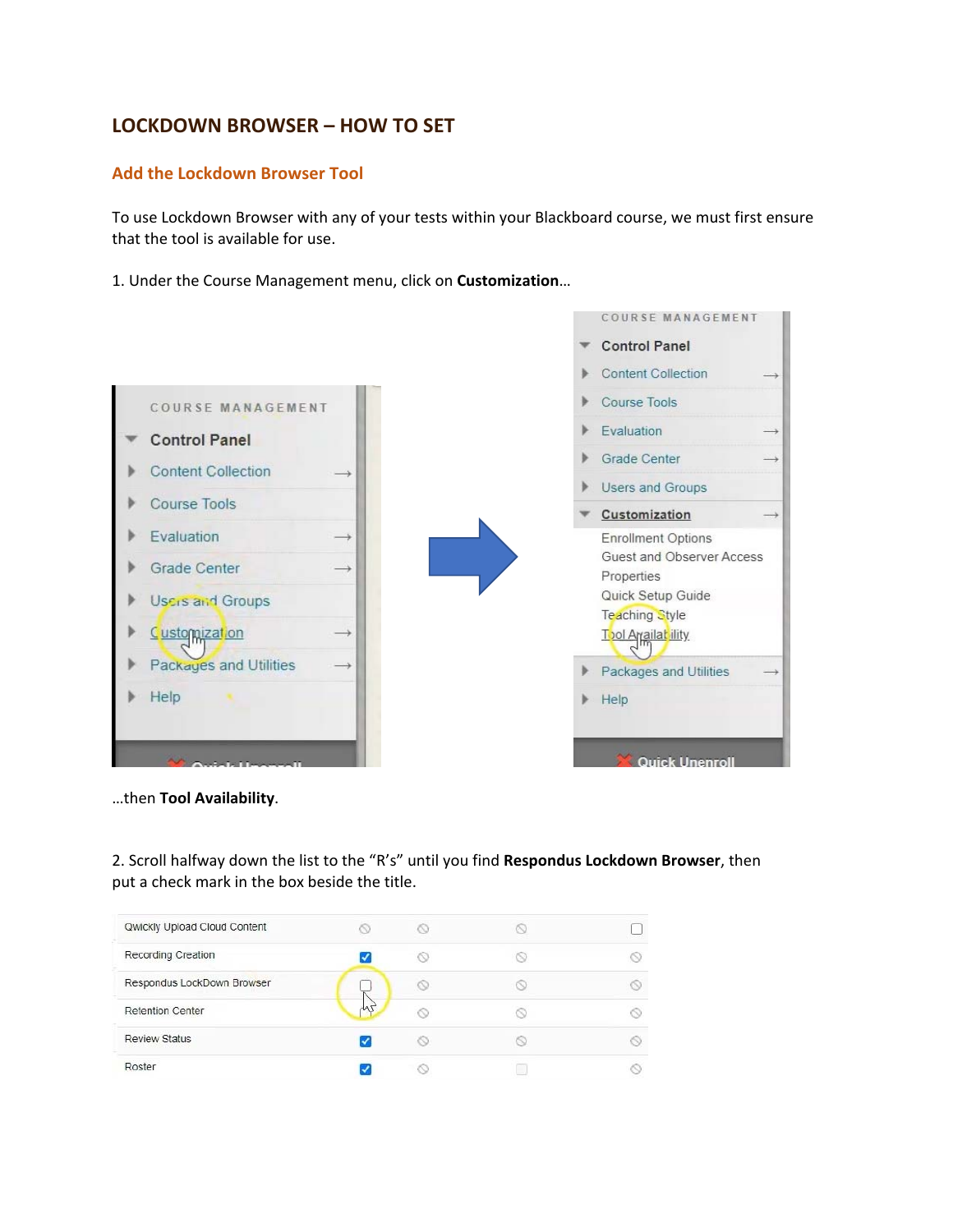### 4. Click **Submit**.



## **Access the Lockdown Browser Tool**

We have now made this tool available in our Course Management menu underneath **Course Tools**, you will only ever need to do this process once for each course that you teach in.



Once this tool is available, we can click on it and it will bring you to the Respondus Lockdown Browser dashboard.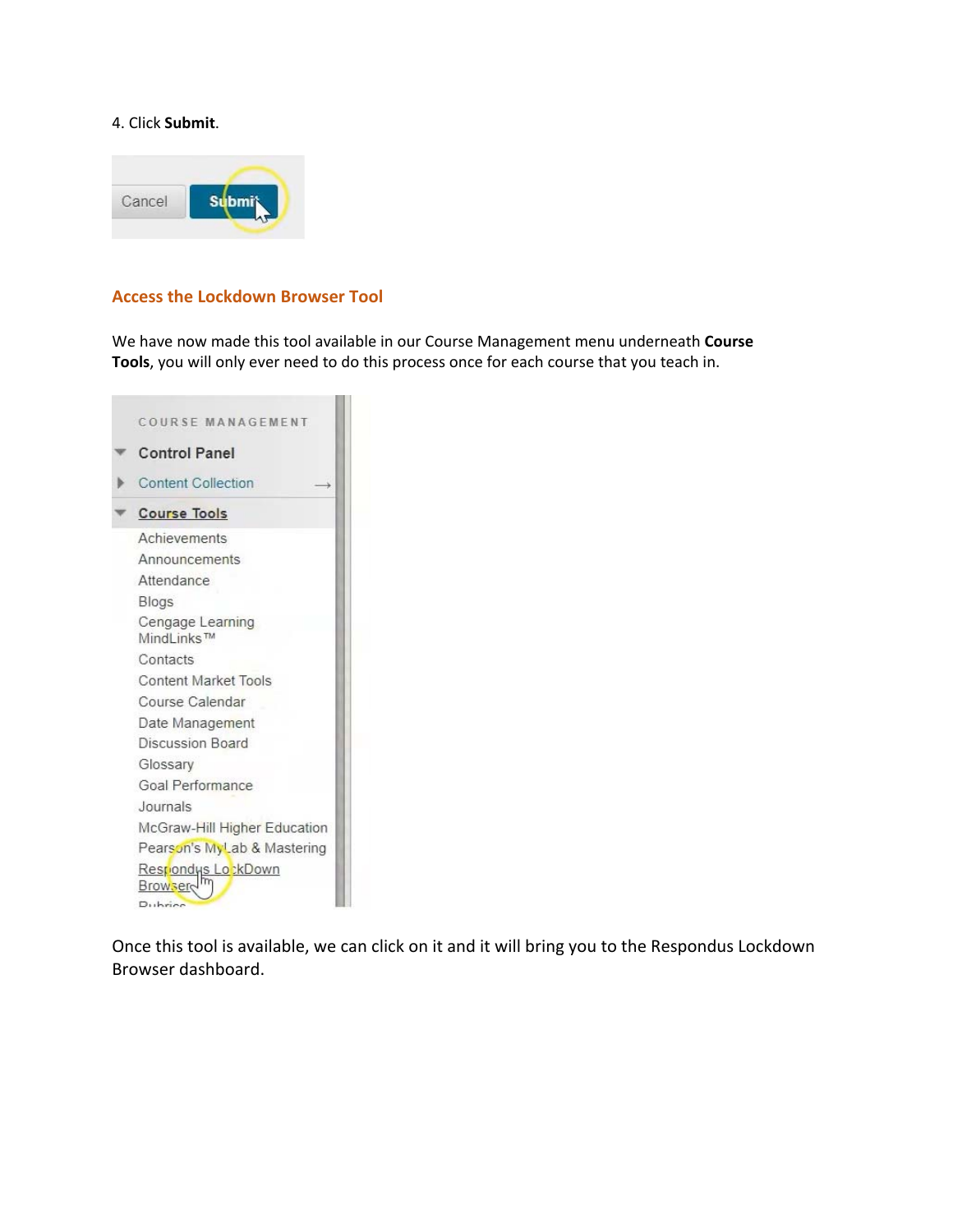| Respondus LockDown Browser Dashboard                                                                                                                          |                                                                                                                                                                                                                                |                     |
|---------------------------------------------------------------------------------------------------------------------------------------------------------------|--------------------------------------------------------------------------------------------------------------------------------------------------------------------------------------------------------------------------------|---------------------|
|                                                                                                                                                               |                                                                                                                                                                                                                                | About LockDown Broy |
| New to Respondus Monitor proctoring? See this introductory video and Rapid Rollout Guide. Additional resources are available from the About link above.<br>۰ł |                                                                                                                                                                                                                                |                     |
| $Tests$ $\triangle$                                                                                                                                           | <b>A</b> LockDown Browser                                                                                                                                                                                                      | Respondus Monitor   |
| Test #1 - How To<br>$\checkmark$                                                                                                                              | Not Required                                                                                                                                                                                                                   | Not Required        |
| Test Generator Example Test<br>$\checkmark$                                                                                                                   | Not Required                                                                                                                                                                                                                   | Not Required        |
|                                                                                                                                                               | Warning: To preserve the settings used by LockDown Browser, do NOT modify these settings in Test Options: 1) Name 2) Open Test in a New Window, 3) Require a password, 4) Password. If these settings have been modified the t |                     |

Within this dashboard, you will see every test that you have created in this course. It indicates to you whether Respondus Lockdown Browser is required or not required.

# **Attach A Test**

1. To attach a test to Lockdown Browser, simply click the down arrow.



2. Choose settings.

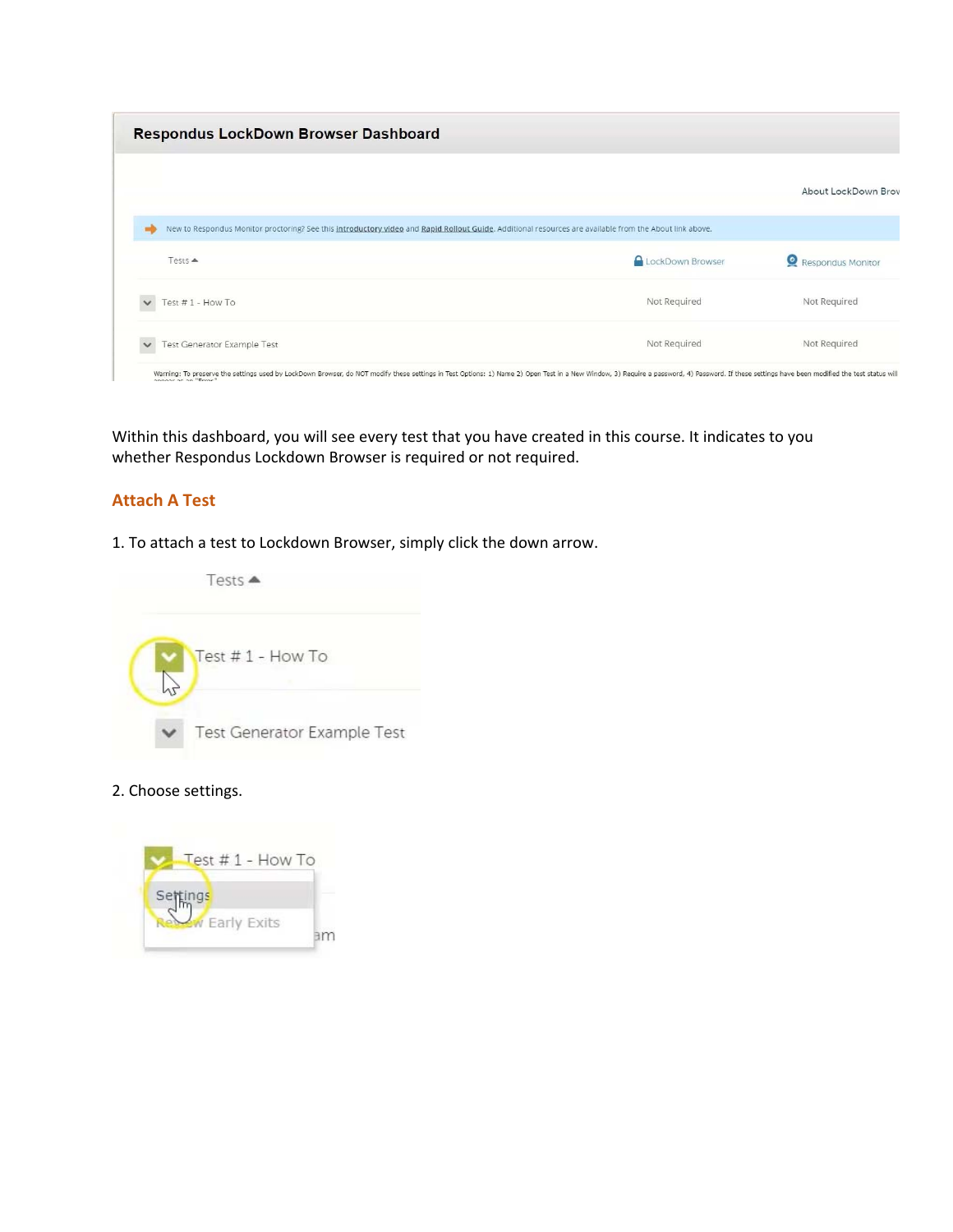3. Select "Require Respondus Lockdown Browser for this exam".

| LockDown Browser Settings |        |                                                                                                                     |
|---------------------------|--------|---------------------------------------------------------------------------------------------------------------------|
|                           |        | <b>O</b> Don't require Respondus LockDown Browser for this exam<br>Require Respondus LockDown Browser for this exam |
| $Save + Close$            | Cancel |                                                                                                                     |

4. From here, you have the ability to enter a password for the test.

| O Don't require Respondus LockDown Browser for this exam |
|----------------------------------------------------------|
| Require Respondus LockDown Browser for this exam         |
| □ Password Settings                                      |
| Password to access exam (optional) $\bigcirc$            |
| <b>E</b> Advanced Settings                               |

5. Under the **Advanced Settings** tab, there are a few more options to help you set Respondus Lockdown Browser.

| <b>Password Settings</b><br>$\Box$                                                                                         |
|----------------------------------------------------------------------------------------------------------------------------|
| Password to access exam (optional) Testing                                                                                 |
| <b>R</b><br>R <sub>n</sub> Advanced Settings                                                                               |
| Lock students into the browser until exam is completed [explain]                                                           |
| $\Box$ Allow students to take this exam with an iPad (using the "LockDown Browser" app from the Apple App Store) [explain] |
| $\Box$ Allow access to specific external web domains [explain]                                                             |
| $\Box$ Enable Calculator on the toolbar [explain]                                                                          |
| Enable Printing from the toolbar [explain]                                                                                 |

The first option is to lock students into the browser until the exam is complete. If you need an explanation, hover your mouse over the word "explain", and it will provide you with instructions for use.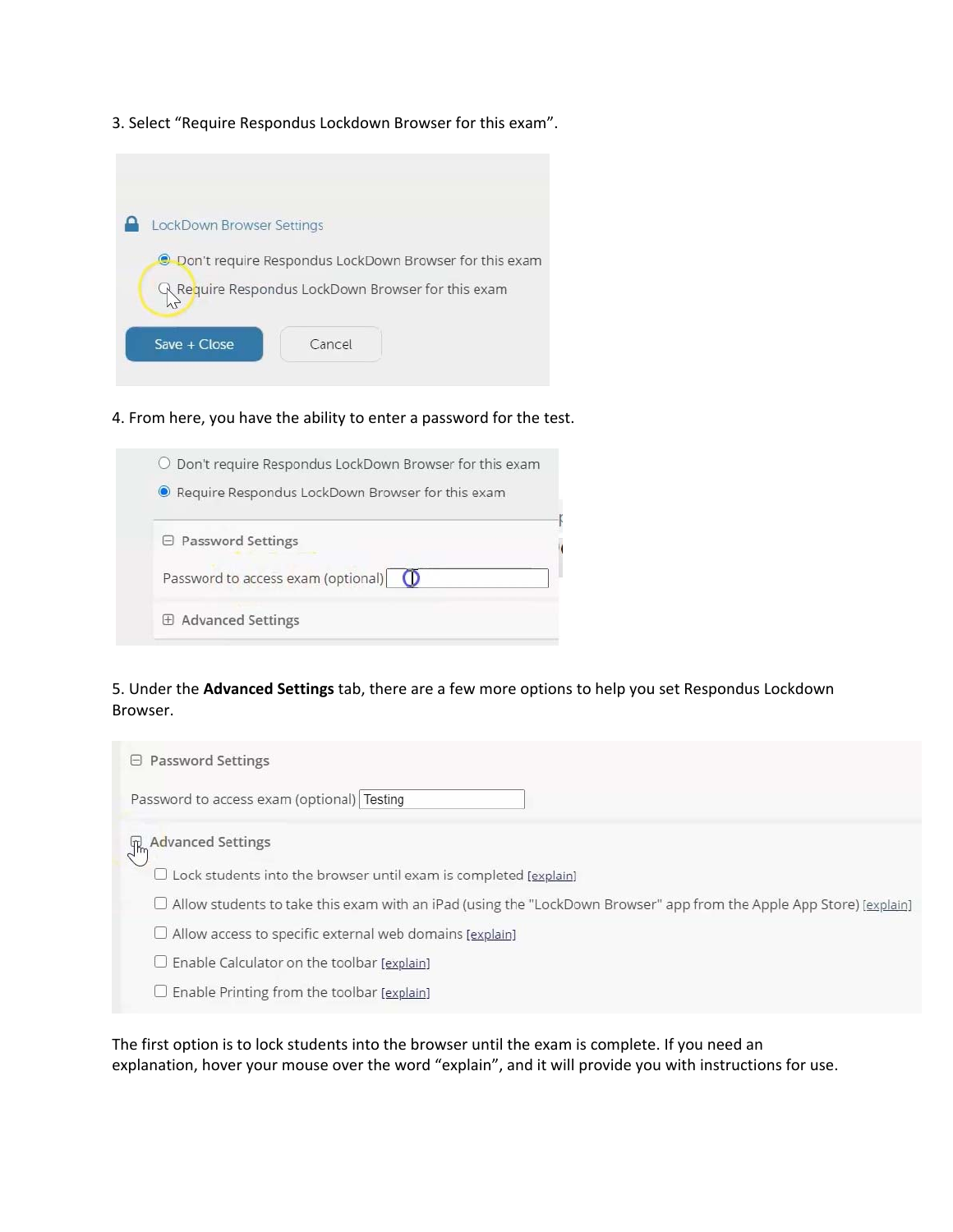| LockDown Browser Settings                                                                   | Select this option to prevent students                                                                      |
|---------------------------------------------------------------------------------------------|-------------------------------------------------------------------------------------------------------------|
| $\bigcirc$ Don't require Respondus LockDown Browser for this exam                           | from exiting LockDown Browser<br>before an exam is submitted for                                            |
| Require Respondus LockDown Browser for this exam                                            | grading. Optionally, a password can<br>be entered to enable a proctor to                                    |
| $\boxminus$ Password Settings                                                               | close the browser during an exam.                                                                           |
| Password to access exam (optional) Testing                                                  | We don't recommend selecting this<br>setting outside of a proctored<br>environment. When this option is NOT |
| $\boxminus$ Advanced Settings                                                               | selected, a student is able to exit the<br>browser if their Internet connection                             |
| $\Box$ Lock students into the browser until exam is completed $\left[\text{explpin}\right]$ | fails or there is an emergency. A                                                                           |
| $\Box$ Allow students to take this exam with an iPad (using the "LockDo                     | student will be warned twice before<br>being able to close the browser. The                                 |
| $\Box$ Allow access to specific external web domains [explain]                              | student will also be prompted to enter                                                                      |
| $\Box$ Enable Calculator on the toolbar [explain]                                           | their reason for exiting the exam<br>early. The student's response will be                                  |
| $\Box$ Enable Printing from the toolbar [explain]                                           | available to the instructor from the<br>LockDown Browser Dashboard.                                         |
| Monitor Webcam Settings                                                                     | Note: Older versions of LockDown<br>Browser don't allow a user to exit the                                  |
| ● Don't require Respondus Monitor for this exam                                             | browser early, even if this setting is<br>deselected.                                                       |
| Require Respondus Monitor for this exam                                                     |                                                                                                             |

# **Lock Students Into Browser until Exam Is Completed:**

Typically, we do not use this option when setting our tests. If we lock the students into the browser during a test and they experience any technical issues with their laptop, it is more difficult for the IT department to come and troubleshoot the issue and return the student successfully to their test.

With this option off, students are still unable to exit your test without providing a written reason as to why they would be closing the browser. This reason then shows up in your dashboard to indicate that a student has left your test, what time they left the test, and what written reason they have given.

This allows the IT Department to indicate a reason in this area, (for example there was a network issue, IT had to close, etc.) then close the browser to fix the students laptop and return the student to the test where they left off.

# **Allow Students To Take This Exam with an iPad:**

Northern College does not support the use of iPads and tablets within the class and therefore this option would never be selected.

#### **Allow Access To Specific External Web Domains**:

You can tell Lockdown Browser that during your test, as part of a question, students are allowed to navigate to additional websites, this could be for information purposes to answer question or to access an online textbook.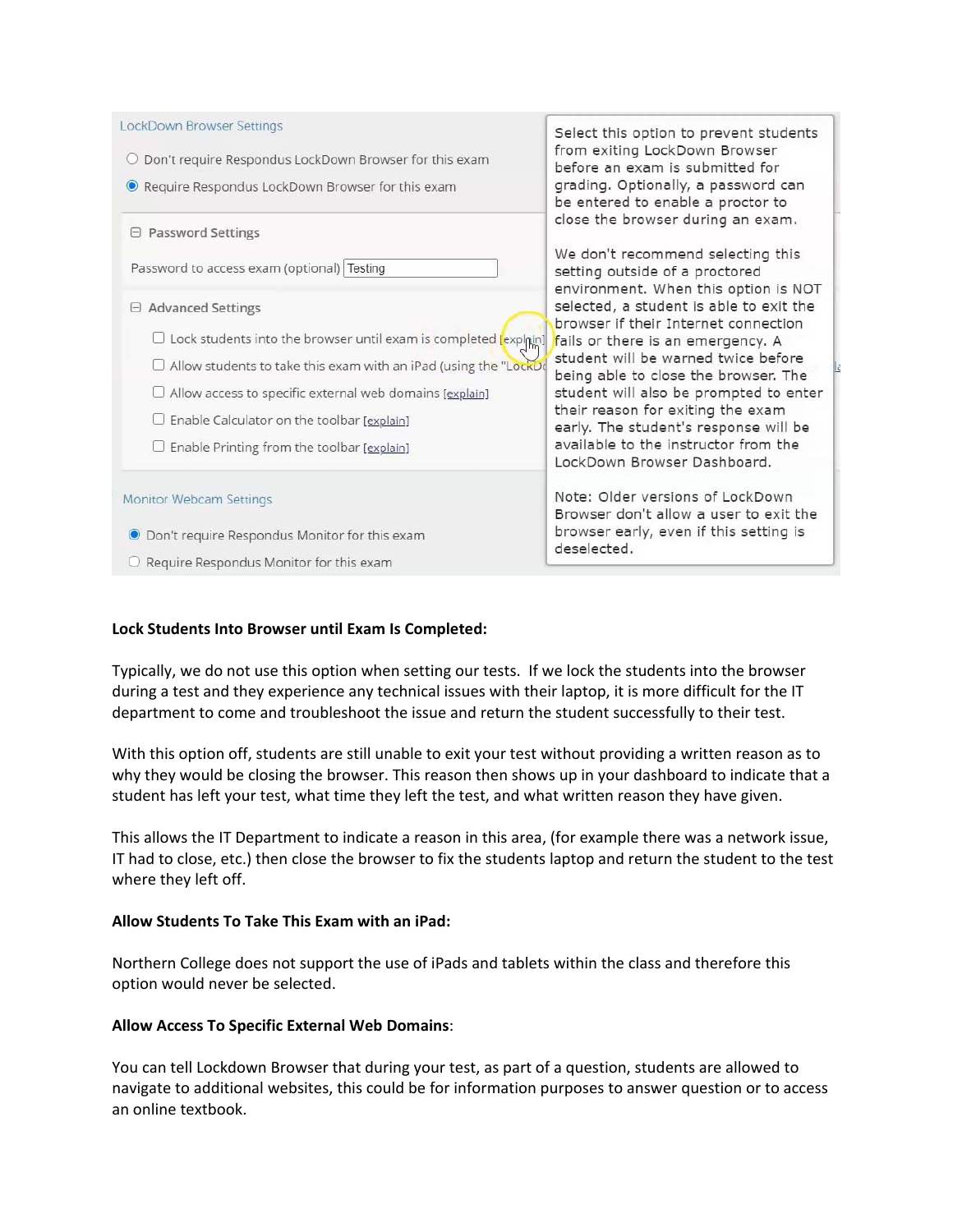Once the students navigate away from your test to this external web domain, those web pages are automatically locked down so that they cannot navigate anywhere else other than in their test, the only thing they can do is read the information on the screen and return back to their test.

#### **Enable a Calculator**:

Enable a calculator for use in the Respondus Lockdown Browser toolbar, either a standard Calculator or a scientific Calculator, so that your students do not have to bring any extra equipment to class.

#### **Enable Printing from the Toolbar**

This allows the student to print their test.

#### 6. When you are done, click **Save + Close**.



You will see the test title also now has the heading "Requires Respondus Lockdown Browser" and it is indicated as required within the dashboard.



When students start your test, they will be unable to access your test in any other browser other than Respondus Lockdown Browser.

When setting your test for use with Respondus Lockdown Browser, whether or not you indicated the password in this area, there will be a password put into the test settings.

| $\Box$ Password Settings                   |  |  |
|--------------------------------------------|--|--|
| Password to access exam (opt onal) Testing |  |  |
| <b>E</b> Advanced Settings                 |  |  |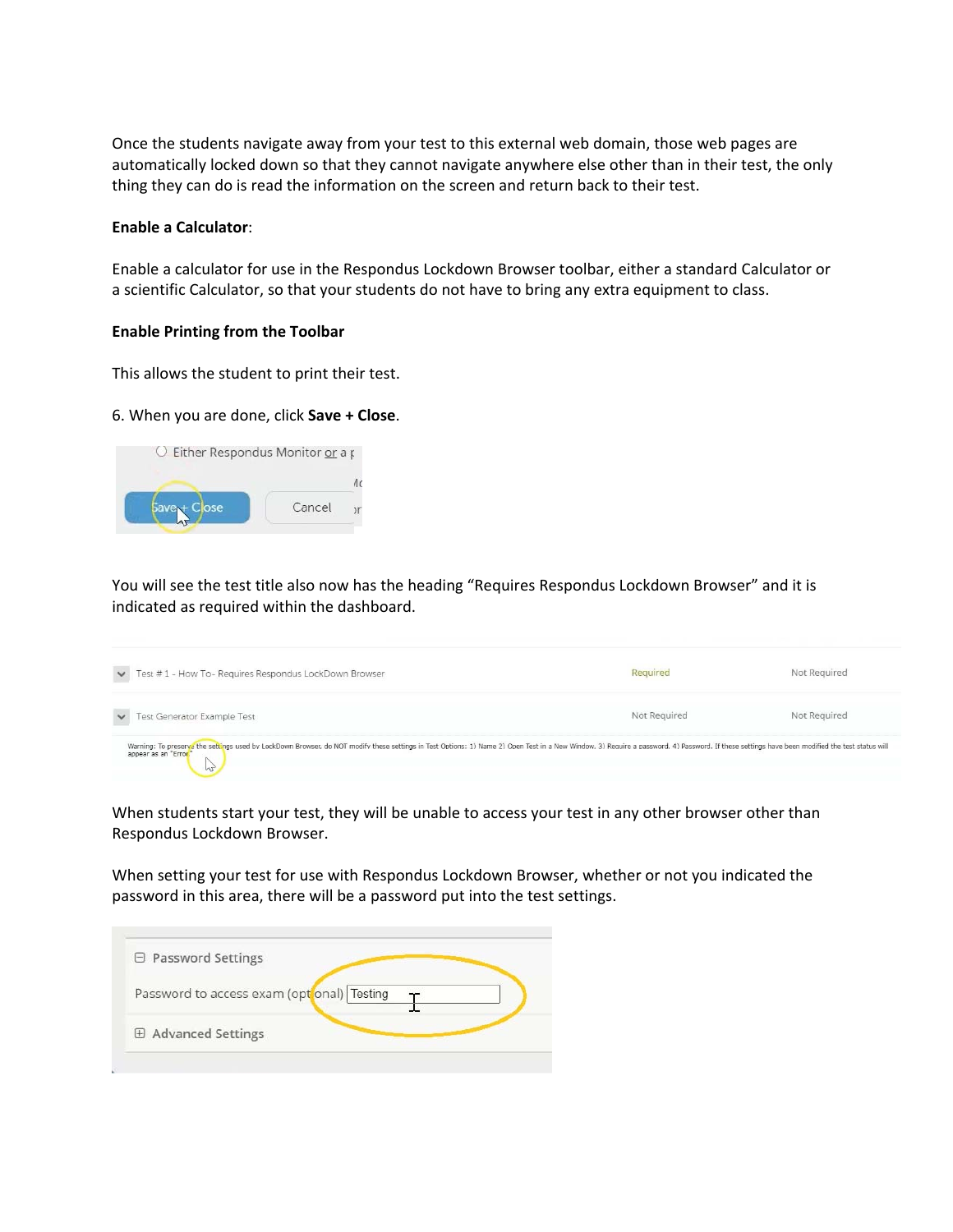7. So now I navigate back to my test…



## 8. Click the down arrow.



# 9. Click "**Edit the Test Options**".